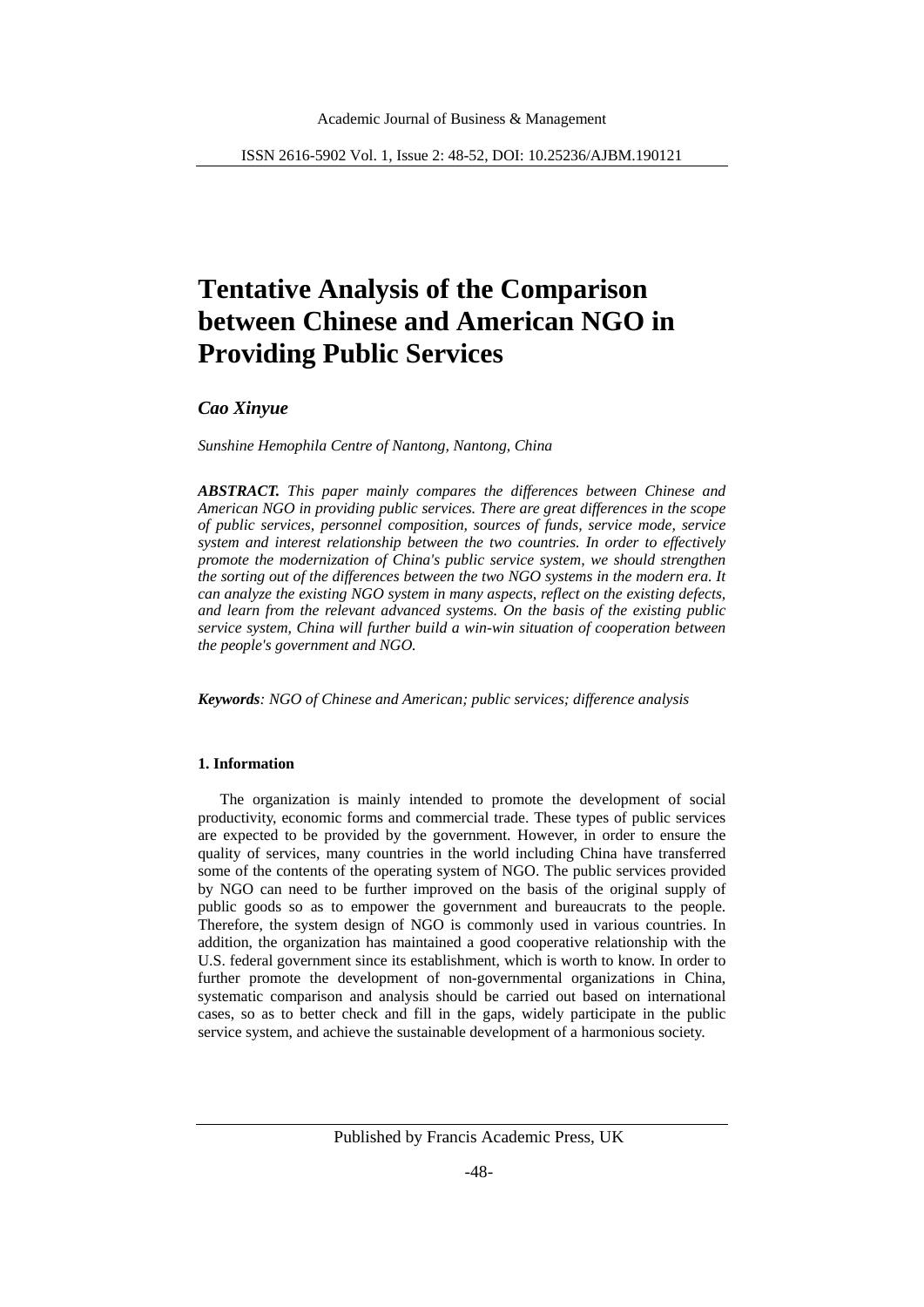## **2. Differences In The Scope of Public Services Provided By Chinese and American Ngo**

### *2.1 American NGO public services*

When designing the scope of NGO services in the United States, there are no definite limits. The characteristics of public service are explained as follows: first, there is diversity in the field of public service. According to the types of public services provided by the United States, NGO include public social services, education, medical and health care, housing, laws and regulations, employment and construction of civilization. Cultural entertainment and educational research accounted for the highest proportion of NGO public services. It should be noted that the United States focuses on the construction of public services on the two sectors of health care and quality education. According to relevant studies, about a quarter of NGO staff is engaged in public health care and one fifth of their work in science education. Second, public service objects are extensive. In fact, when providing public services, American NGO not only focusses on the poor or socially disadvantaged groups, but also pay attention to other social groups. For example, about one third of the people served by NGO in the United States are low income groups. One in five is in the low-income group; others have no income. Thus, it can be seen that the public services provided by American NGO are extensive in terms of object selection, and serve members of the civic community in a wide range. In a real sense, the republic is realized.

#### *2.2Public services in scope of Chinese NGO*

Compared with American, Chinese NGO public service started relatively late. However, with great attention and construction of the country, the development is also rapid. Considering the reality, the public services provided by China have the following two characteristics: first, the scope of public services is concentrated in the field of public social life. According to relevant studies, the scope of NGO activities in China has developed with the growth of time and is gradually developing in various fields such as public society, ecological construction, medical care, compulsory education and poverty alleviation. Among them, NGO is still involved in social service, investigation and research activities, behavior and academic teams. Second, uneven development and restricted activity areas. The unbalanced development of NGO is reflected in the uneven geographical distribution. On the one hand, China provides a wide range of public services in economically developed areas, while some remote mountainous areas or economically backward townships. The limitation of geographical location hinders the development of the public service system. On the other hand, Chinese NGO pays less attention to vulnerable groups in society. Most of the public services have certain benefits, which can only be enjoyed by charging fees, such as social services, industrial associations and so on.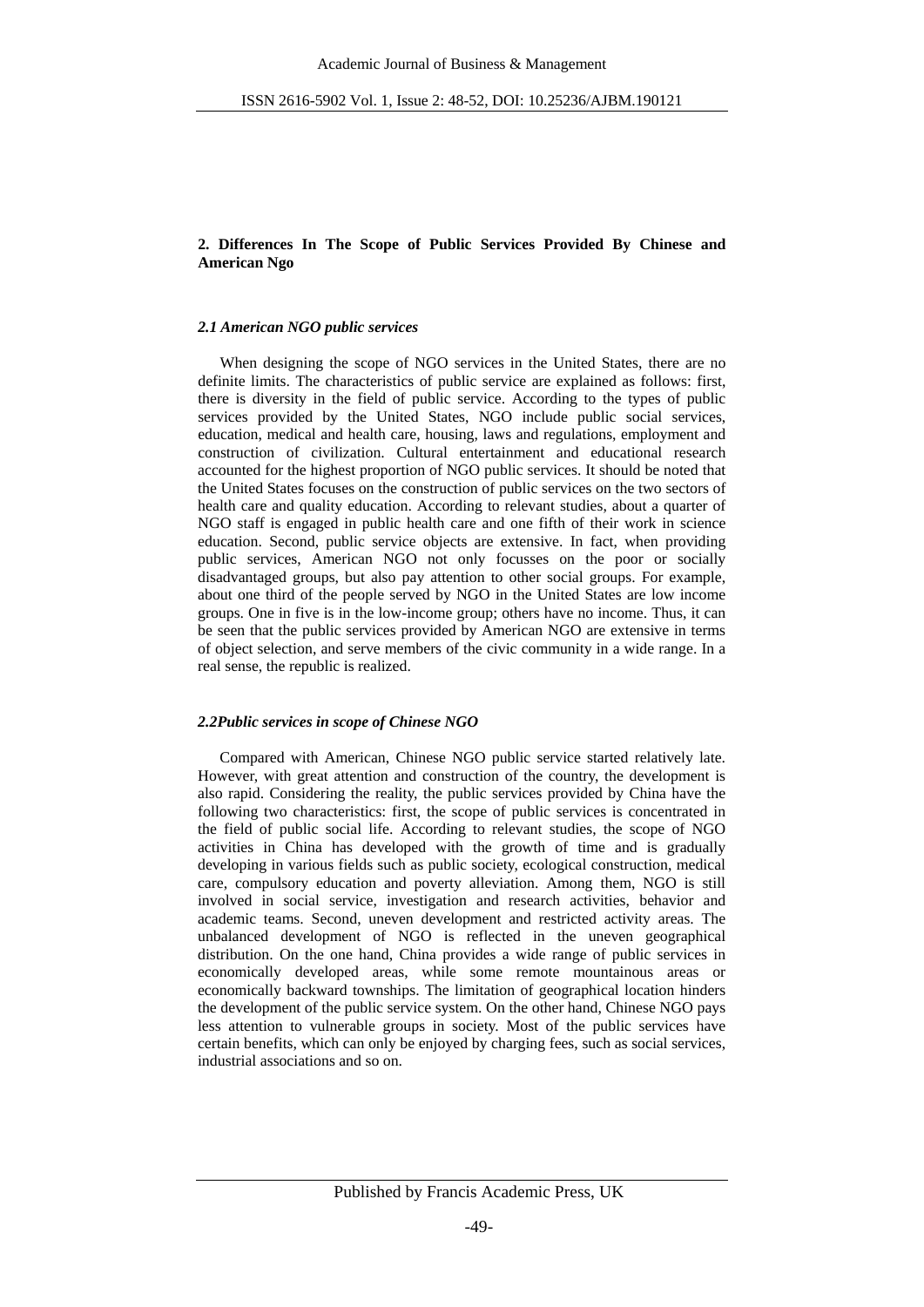## *2.2 Chinese NGO public services*

The characteristics of the sources and members of Chinese NGO public service funds are mainly analyzed in the following aspects: first, the sources of NGO funds depend on the government. Compared with the United States, the sources of NGO funds in China are relatively simple. A large proportion of them all come from the government, which leads to the imbalance of the structure of organizational sources of funds. According to relevant research data, about half of the fund sources of NGO in China come from government subsidies, while other forms, such as social donations, service fee, business income and so on, account for a small proportion. Second, the total amount of funds raised by NGO in China is small, so they cannot provide multi-type and comprehensive range of social services, and the quality of services is also affected by funds. Third, there is no resource sharing among NGO of different types. Generally speaking, official or semi-official NGO has more resources, while some non-official NGO cannot grasp effective resources. Fourth, compared with the United States, the number of NGO volunteers in China is lesser, and they cannot provide effective public health services in practice. In terms of the number, the number of volunteers involved in the public service supply system in China is very small. Even some NGO do not have volunteers to participate in the active construction. In some economically developed cities, volunteers only account for 2% of the resident population. Fifth, the composition of NGO volunteers in China is not scientific. In the composition of NGO volunteers in China, age structure and education level are unreasonable. Generally speaking, the groups involved are mainly teenagers and the elderly, so it is impossible to improve the professionalism and skills of public services effectively.

## **3. A comparison of NGO provides public services ways between Chinese and American 3.1 The system and methods of NGO public services in the United States**

## *3.1 The system and methods of NGO public services in the United States*

The US government's support for NGO to provide public services is mainly reflected in financial subsidies, taxes, service fee and other relevant regulations. According to relevant studies, the US federal government mainly promotes NGO public services through financial subsidies, local government subsidies and other ways. Direct subsidy assistance and contract outsourcing are the two most common forms. In terms of direct subsidy assistance, it can be divided into three ways: (1) financial subsidies are provided to NGO by institutions mentioned by the US government, such as the American scientific foundation. Subsidies are provided to NGO through state and local governments in the United States. For example, health services activities related to drug abuse are funded by state and local governments in the United States. (3) Provide subsidies directly to those in needing of services. For example, in public services of health care and education, service institutions can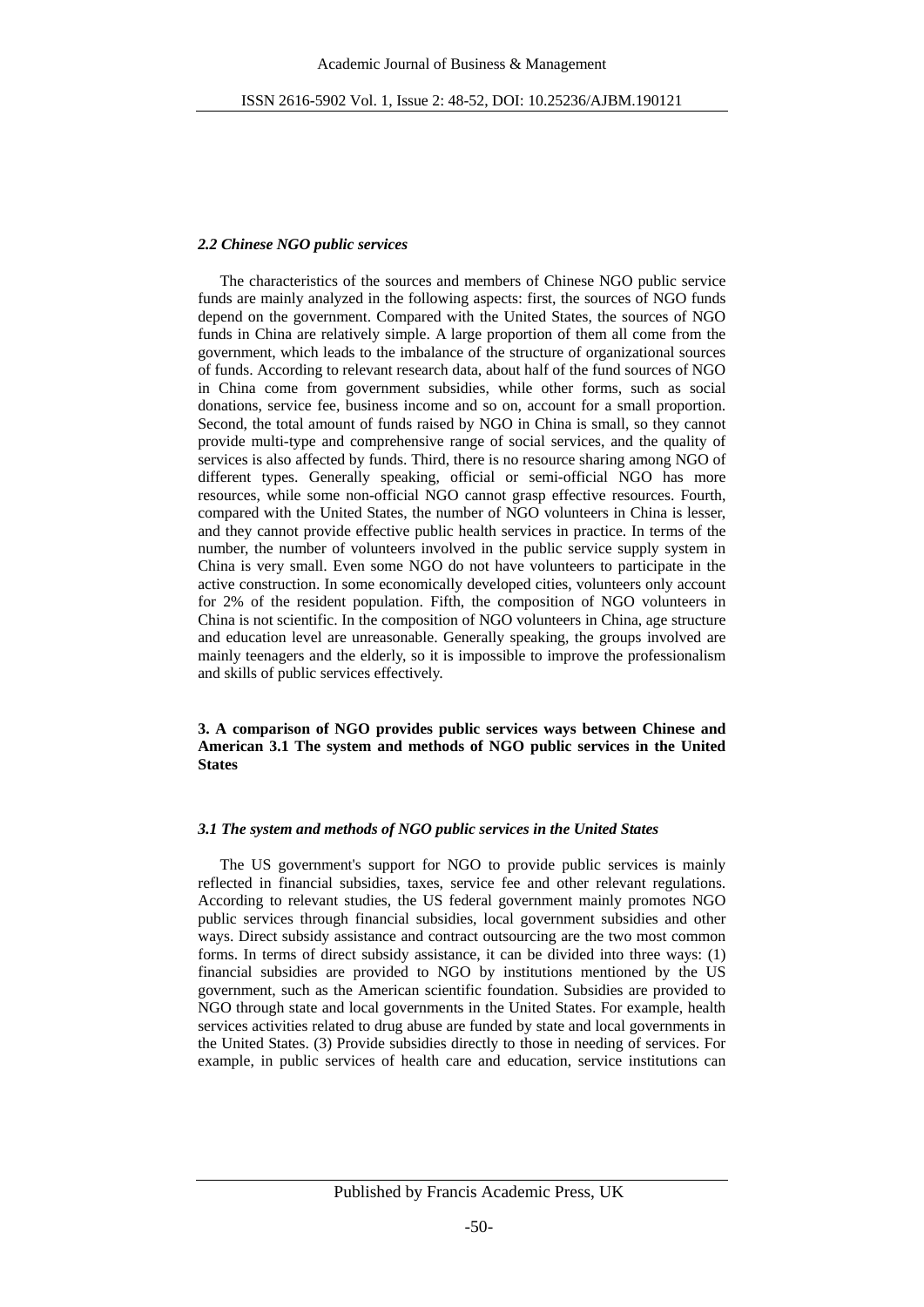choose relevant NGO service projects and receive subsidies directly.

Outsourcing is another common NGO service model in the United States, which is often used in public services such as medical care, municipal road maintenance, child care and environmental protection. In the past, it was mainly contract outsourcing, which was dominated by the U.S. government to restrain the behavior of NGO through outsourcing contracts. However, this approach tends to cause conflicts between the US government and NGO, forming an antagonistic relationship and affecting service efficiency. Therefore, this mode is gradually updated into performance-based outsourcing mode, which can clarify the responsibilities of the government and NGO in public services and give them more flexibility.

In addition, in order to further effectively promote the development of public service, the US government has designed and implemented the public service system. For example, the tax exemption system for NGO public services has been established. Carry out the purchase of volunteer insurance, so that volunteers or related teams participating in public service can enjoy the social insurance benefits. In addition, NGO also design service systems in the process of providing public services, so as to ensure the legitimacy and rationality of service undertaking under these norms.

#### *3.2 The system and methods of NGO public service in China*

Chinese NGO undertakes public service projects mainly through the following three ways: contract system, project application system and direct application system. Under the contract contracting system, government departments are the constructors, and NGO sign project contracts with the government, and perform and assume the liability risks stipulated in the contract; the project application system is an initiative for NGO to apply for service projects; the direct application system means that when NGO provide social public services, the government directly provides a certain amount of funds or assistance in policy. To sum up, there are mainly these kinds of NGO public service systems in China, but in the context of China's current national conditions, the contract system is the most widely used. However, from the perspective of actual development, there have been some problems affecting the effective development of the contract system, including the following aspects: (1) Limited channels, many NGO cannot effectively undertake the public service projects of government departments. NGO can be contracted mainly make those that are close to government departments, and it is very difficult for those without government background to participate. (2) The terms of the contract were not designed in a comprehensive way. Emphasizing only the responsibilities of NGO and rarely involving the responsibilities of the government in public services. (3) There are problems in the contract bidding, such as the bidding process is not standard. The relevant information is not effectively open, or there are dark box operation and other problems. In view of the above problems, Chinese NGO and the government are aware of the above defects and gradually launch improved policy